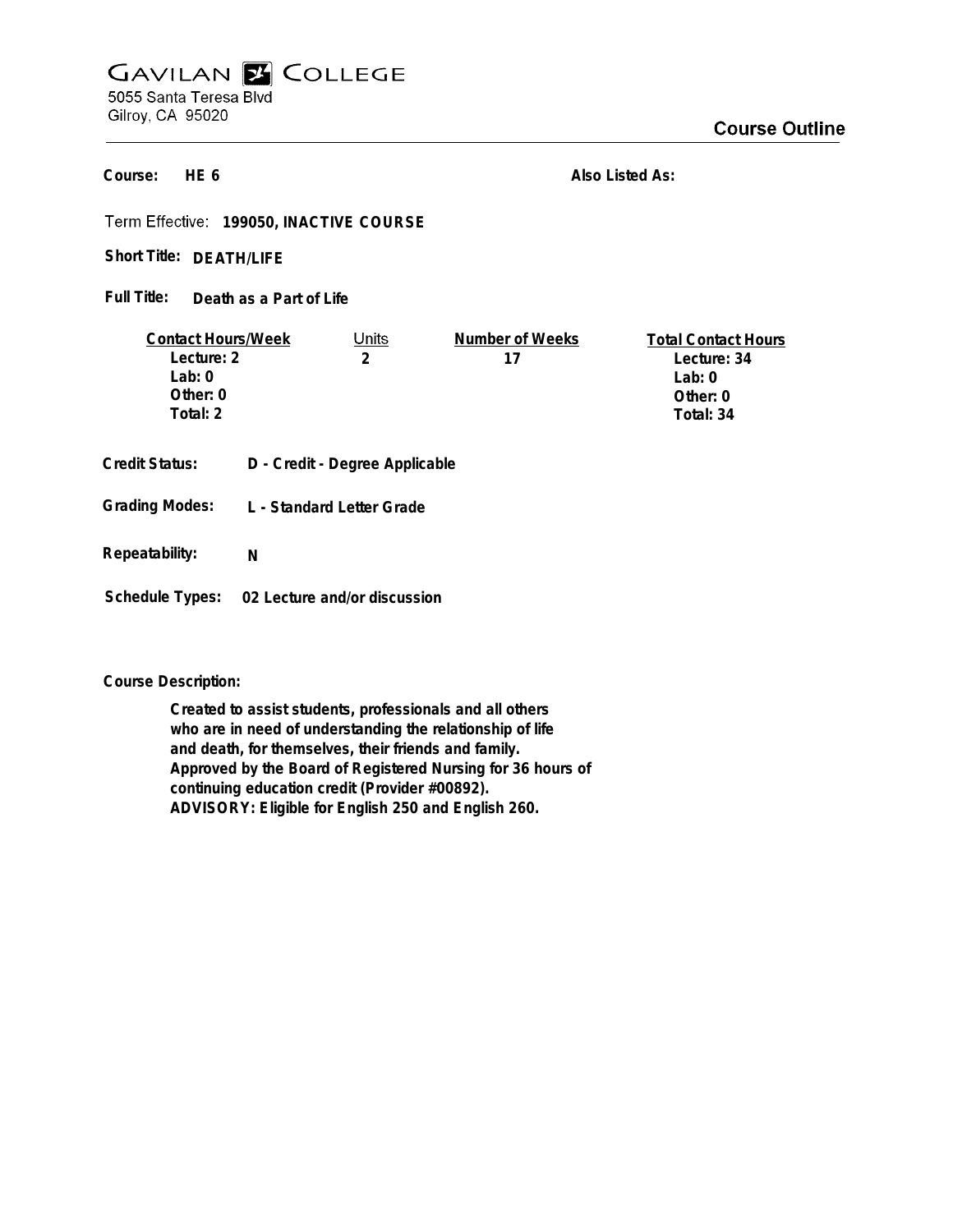**ARTICULATION and CERTIFICATE INFORMATION Associate Degree: CSU GE: IGETC: CSU TRANSFER: Transferable CSU, effective 199050 UC TRANSFER: Not Transferable**

## **PREREQUISITES:**

## **COREQUISITES:**

## **STUDENT LEARNING OUTCOMES:**

**The student will become aware of his/her own feelings about death and of the resources and techniques available to the dying and bereaved.**

**COURSE OBJECTIVES:**

**1. List and describe Kubler-Ross stages of dying.**

- **2. Apply intervention and therapeutic techinques of each stage.**
- **3. Outline the legal issues that surround death in our society.**

**4. Describe recent developments and the attendant ethical issues in death.**

**5. Describe the decisions that must be made by the bereaved.**

**6. Apply principles of therapeutic interventions to the care of the dying.**

**7. Describe research surrounding the near-death phenomenon. 8. Relate the impact of death upon the living. 999999**

**TOPICS AND SCOPE:**

**Inactive Date: 05/11/2009**

- **Inactive Term: Fall 2009**
- **1 3 Overview of the Course 2 3 Facing Death - our own experience**
- **3 3 Stages of Death Kubler-Ross**
- **4 3 Denial and Isolation**
- 
- **5 3 Anger**
- **6 3 Bargaining**
- **7 3 Depression**
- **8 3 Acceptance**
- **9 3 MIDTERM EXAM**
- **10 3 Legal Issues of Death**
- **11 3 Ethical Issues of Death**
- **12 3 Visit to a Funeral Home**
- **13 3 Assisting the Bereaved**
- **14 3 Therapy with the Dying**
- **15 3 Resources for the Dying**
- **16 3 Near Death Phenomenon 17 3 Living as a Dying Person**
- **18 3 FINAL EXAM**

**Each week the student will read appropriate chapters in the text and complete the assigned exercises.**

**METHODS OF INSTRUCTION:**